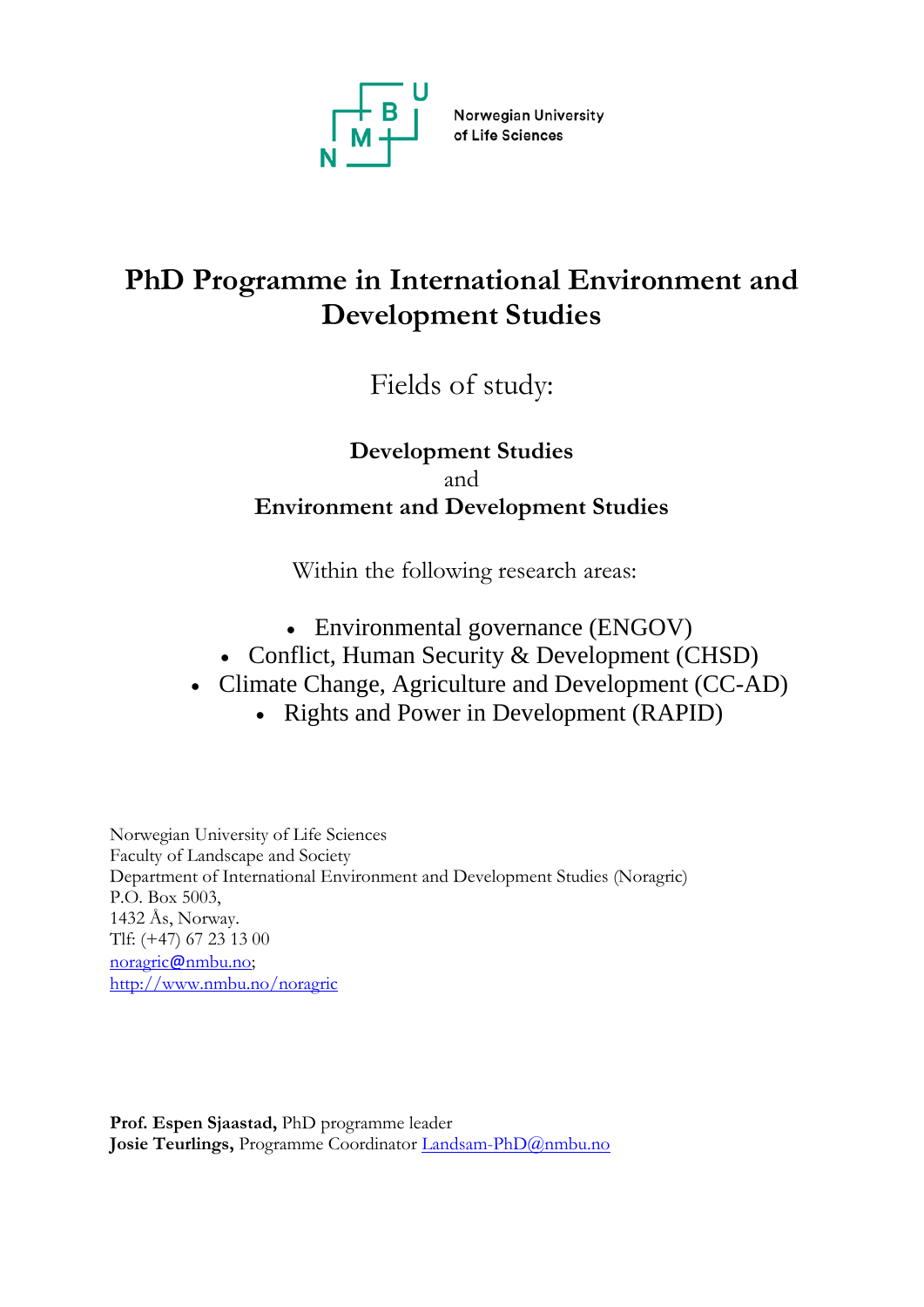## **NORAGRIC**

Noragric aims to contribute towards equitable development, sustained well-being of women and men, and sound environmental practices through collaborative activities that generate and exchange knowledge and provide education in the area of agricultural development, livelihood security and natural resource management.

Established in 1986, Noragric is the Department of International Environment and Development Studies at the Norwegian University of Life Sciences (NMBU). Noragric's activities include research, education and assignments, focussing particularly, but not exclusively, on developing countries and countries with economies in transition.

With a staff and candidate body from around the world, Noragric is a meeting place of people from different societies. Professional backgrounds range from wildlife ecology to social anthropology and from resource economics to plant breeding, in highlands, drylands and coastal zones.

Noragric's academic focus:

Globalisation (and "anti-globalisation") are among today's hottest development issues. Development studies and Environment and Development Studies alike need to address new contexts, relations and challenges such as global governance, accountability, rights, transformation of the world economy, social movements, conflicts and peace-keeping, citizenship, the role of consumers, genetic engineering of food sovereignty, etc. Taking globalisation issues into account, Noragric focuses on these overlapping areas of concentration and expertise, organised in the following research clusters:

- Environmental governance
- Conflict, Human Security & Development
- Climate Change, Agriculture and Development
- Rights and Power in Development

Several cross-cutting themes tend to bridge overlapping areas of study at Noragric: policy, ecological zones (drylands, coastal zones, highlands), gender, participation, inter- and crossdisciplinary, community development, urban/rural relations, partnership and capacity building. Interdisciplinary studies on such cross-cutting themes are encouraged at Noragric.

### **PHD PROGRAMME IN INTERNATIONAL ENVIRONMENT AND DEVELOPMENT STUDIES**

The PhD Programme in International Environment and Development Studies has a clear interdisciplinary profile both in recruitment of candidates and in the topics and problem areas investigated.

#### *Definition of Development Studies in a Noragric context:*

The field Development Studies is concerned with the processes, constraints, and opportunities for social, political, cultural, economic, ecological, institutional and technical change, progress and development in different societies and settings. Development aims at improving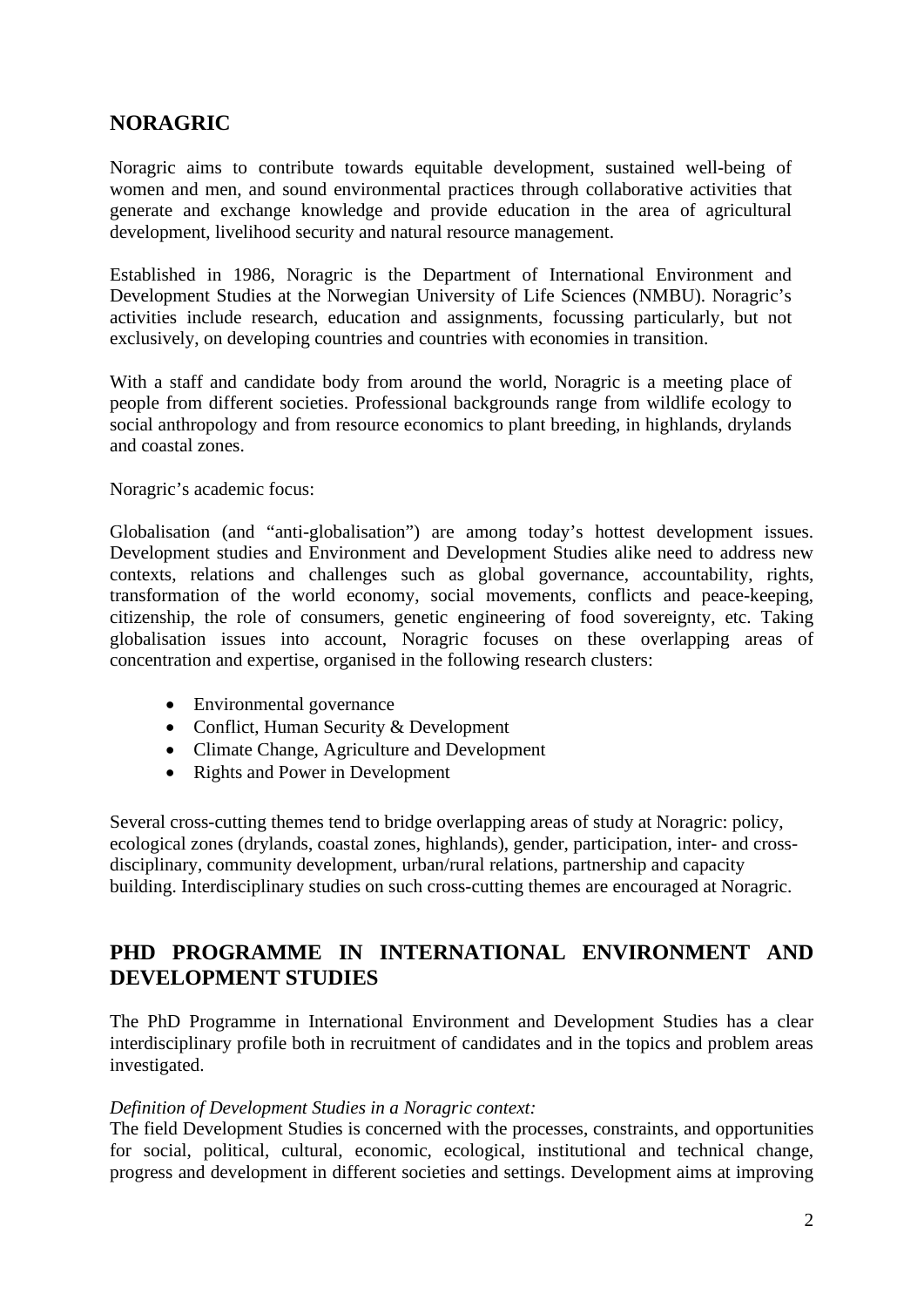the life (livelihood security, environmental well-being, quality of life etc.) of people and it is most appropriately defined with their active participation. At Noragric, particular emphasis is placed on Development Studies as relates to agriculture and the environment. The wise management of natural resources is both a prerequisite to and key component of sustainable development. The factors involved in development are complex and interrelated. At Noragric, development studies is typically:

- holistic in its analysis, yet problem-oriented and practical in aim
- pursued through interdisciplinary and multidisciplinary approaches which make use of the specialised expertise offered by various academic disciplines
- undertaken in partnership with other academic institutions, local governments and civil society organisations
- concerned with sustainability, equity and empowerment.

Development studies relate to problem-oriented studies at processes of change aiming at providing knowledge and increasing our understanding of the complexities of development processes. Based on increased knowledge and understanding, development studies are committed to contributing towards solving the problems being studied. Environment and development studies, development studies can be defined as the study of the interface of society and nature with the intention of contributing to the improvement of environmental sustainability. Both Development Studies and Environment and Development Studies focus on the linkages between social and political processes and the challenges of global and local environmental problems, aiming at sustainable resource management and global justice.

#### **International Environment and Development Studies and Inter-disciplinarity at Noragric**

Noragric provides a hospitable, interdisciplinary academic environment in which candidates and staff can pursue research unfettered by the intellectual constraints sometimes imposed by individual disciplines and university departments. It is Noragric's belief that many of the most critical problems facing the world today cannot be adequately understood or addressed from the confines of a single academic discipline. Consequently, some of the most exciting and relevant research takes place at the confluence of traditional disciplines, and benefits from an atmosphere in which topics can be explored from different angles, but without loss of scientific rigor and standards.

While virtually all potential research topics could be said to be relevant in some way to development, not all can be considered as appropriate for a "International Environment and Development Studies" programme such as Noragric's. Moreover, research undertaken in a developing country is not necessarily "development studies." This means that PhD candidates must be prepared to acquire the necessary and relevant expertise in different disciplines – whether in the social or natural/biological sciences – in order to complete and successfully defend their dissertations at the PhD level in the field of D*evelopment Studies* or *Environment and Development Studies*.

"Inter-disciplinarity" lies at the foundation of Noragric and its PhD Programme. Candidates whose background is predominantly in the social sciences will gain expertise in the natural/biological sciences relevant to their dissertation topic. Candidates coming from the natural/biological sciences will learn to assess and factor in the social and development features of a particular research problem.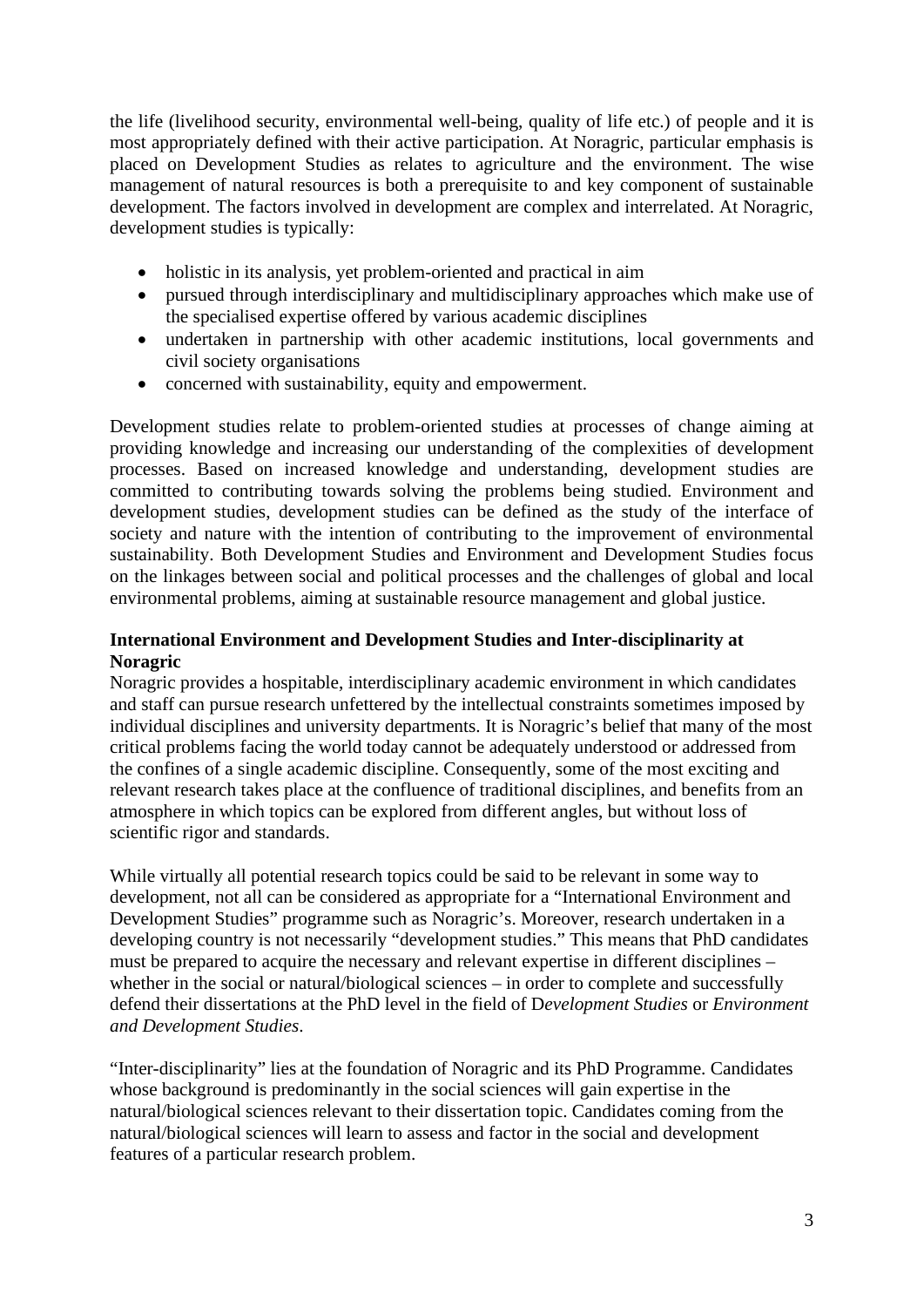#### **Prioritization of Applicants**

Noragric welcomes candidates from all countries. At present we have PhD candidates from a variety of countries, including: Bosnia and Herzegovina, Cameroon, Colombia, Ethiopia, Germany, Iceland, Ireland, Japan, Malawi, Norway, Pakistan, Tanzania, Uganda and the UK.

Noragric seeks to recruit candidates who clearly demonstrate interest in and experience/ capacity to undertake inter-disciplinary research combining elements from the social and natural/biological sciences. PhD candidates are expected to take responsibility for their own learning. A high degree of independence is therefore required. Strong emphasis has been put on research methodology in the development of the PhD proposals. In the selection of the PhD candidates, the academic capacity and originality are important criteria. Preference, in most cases, is given to younger applicants (i.e. those below 35 years of age).

Applicants nominated by collaborating institutions and projects will ultimately be considered on their individual merits. Noragric gives priority to nominations involving applicants of a high academic quality, but also taking into consideration the level of congruence between the needs of the institution and the applicant, and Noragric's professional profile, capacity and requirements.

Only candidates that are outstanding based on academic quality will be considered for admission with private funding.

#### **Applying for Admission**

Admission to the Programme is competitive and places are limited. In order to be considered for admission to the PhD Programme, an applicant must have a relevant Master's Degree with a minimum overall GPA of B, an above average scholastic record in previous education, excellent facility in the English language, sufficient funding, and present a research proposal of high quality that falls within one of Noragric's areas of concentration and expertise. Noragric normally admits candidates to begin studies in the autumn semester when the core course for the PhD programme is given. This facilitates the PhD candidates' integration to Noragric's research and teaching and, contributes to a sense of group identity among the candidates.

#### **Funding**

The acceptance of PhD candidates at Noragric requires external funding, as Noragric has no funds at its discretion to provide stipends, research grants, or extensions in the case of expiring grants. The applicant is responsible for securing the necessary funding. Funding sources may include: University Scholarship, Norwegian Research Council scholarship, NUFU scholarship (Norwegian Universities' Committee for Development Research and Education), NORAD or similar scholarships, project funding, home country/ home institute funds. Applicants holding a scholarship can only be accepted if adequate funds for field research, travel and other running costs have been secured (This does not apply if you apply for a PhD scholarship through an announced position at NMBU) Applicants from collaborating institutions should preferably apply through the institutional agreement to secure additional funding.

#### **Admission of PhD candidates at Noragric**

There are two ways to apply for admission to the PhD programme at Noragric: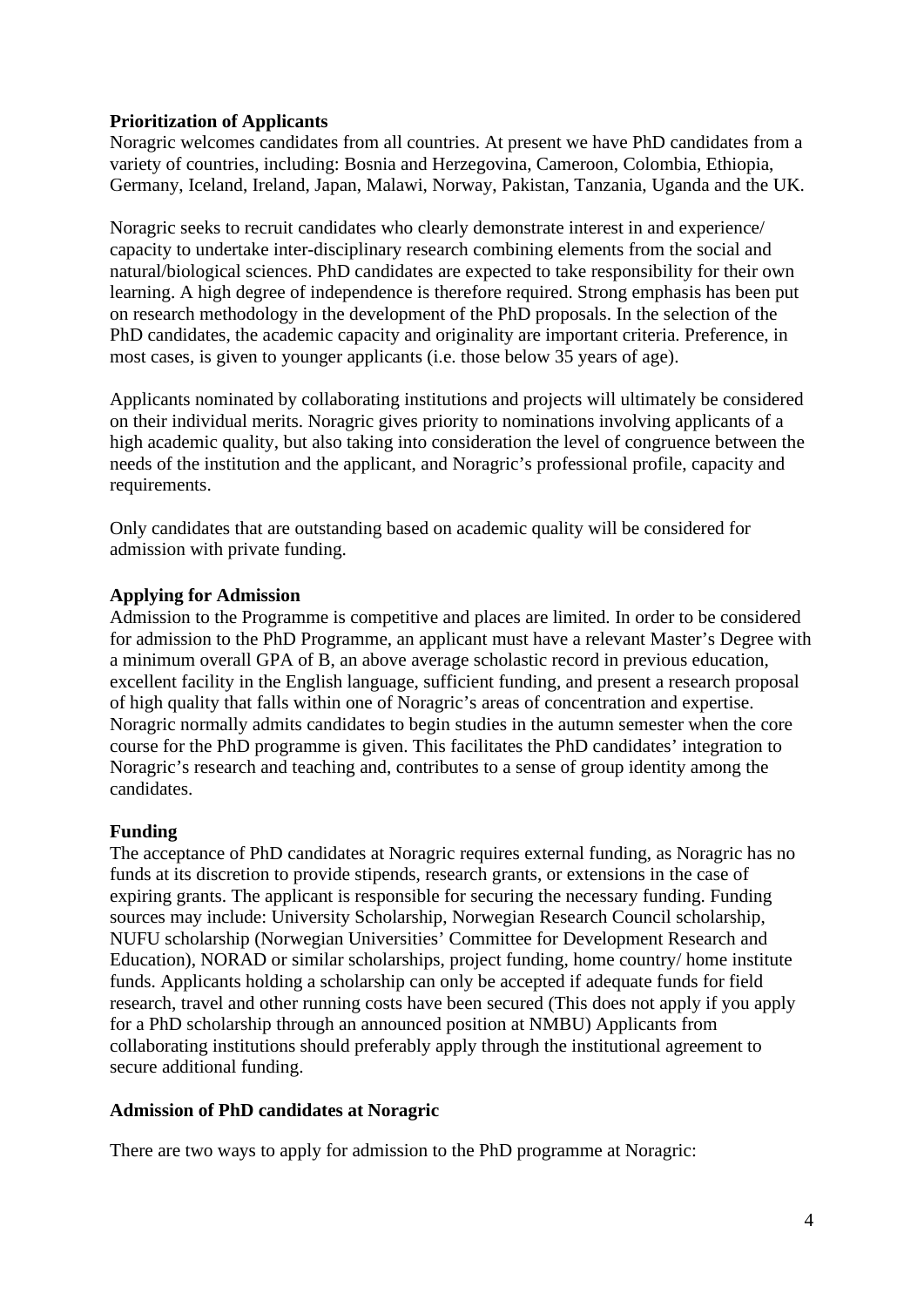- 1. Through an application to a vacant PhD position. These will be announced under vacancies on our website in January/February each year.
- 2. Through submitting a complete application within April 1

Please also see the [PhD Regulations for NMBU](https://www.nmbu.no/en/research/phd/regulations_guidelines) and the [Supplementary provisions](https://www.nmbu.no/download/file/fid/45676) for [LANDSAM.](https://www.nmbu.no/download/file/fid/45676)

For more information about what is expected from an application under option 2, please see [our website.](https://www.nmbu.no/en/studies/study-options/phd/international-environment-development-studies)

#### **Application deadlines**

April 1<sup>st</sup> each year with study start in August/ September. (Exceptions can be made in the case of institutional funding sources such as university and government scholarships).

Initial admission to the Programme is granted with certain reservations. Final admission is contingent on the approval by Noragric's Research Committee of a fully elaborated project description and final study plan within 8 months after the candidate is provisionally admitted to the Programme.

#### **Structure and requirements in Noragric's PhD Programme**

Noragric seeks to provide basic infrastructure and academic resources constituting a facilitating institutional environment during the agreed-upon time frame of a PhD project. Successful applicants will be provided with office space, a computer, library privileges, and other benefits. Noragric counts on PhD candidates working full time with their research project. The time frame for completing the programme and finalizing and defending a PhD thesis is 3 years (including fieldwork).

During these 3 years Noragric provides academic supervision and advice. Furthermore, Noragric will provide an academic environment that presents PhD candidates with a number of the professional challenges inherent to inter-disciplinary approaches to development, e.g. through organising seminars that give each PhD candidate the opportunity to expose his or her work to critical discussion from different angles and professional perspectives. It is also Noragric's responsibility to give PhD candidates timely and realistic feedback on project progress and on the academic quality of each candidate's work.

It is the PhD candidate's responsibility to present a convincing study plan, carry out the research required, and write up and finalise a thesis that can be defended in front of a thesis committee of high international standard. Each PhD candidate is also expected to contribute to a dynamic, fruitful and challenging inter-disciplinary professional environment in the evolving field of development studies.

#### **Course requirements and programmed milestones in the PhD studies**

The PhD programme in International Environment and Development Studies at Noragric follows the general criteria and requirements defined by the Norwegian University of Life Sciences (NMBU) and is undertaken in collaboration with the University departments. According to the University requirements, each PhD study plan should include between 30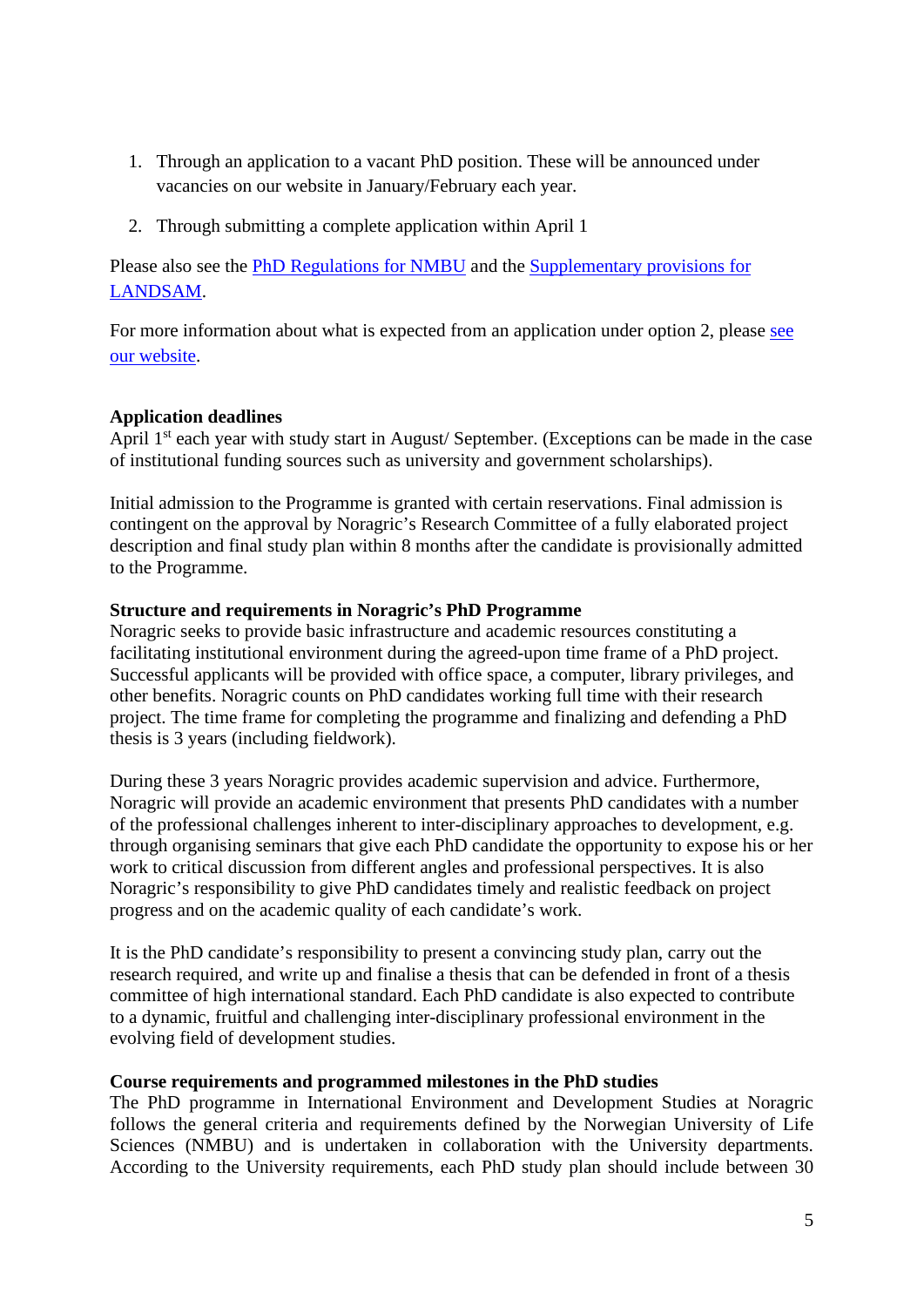and 60 study points of coursework, which is between half a year and one year. These study points should cover courses in:

- [EDS430](https://www.nmbu.no/course/eds430) Environment and Development Studies for and by PhD students core course.
- [EDS415](https://www.nmbu.no/course/eds415) Qualitative Methods in Development Studies
- Research Ethics and Philosophy of Science [\(PHI401,](https://www.nmbu.no/course/PHI401) [SDP405,](https://www.nmbu.no/course/SDP405) [SDP415\)](https://www.nmbu.no/course/SDP415)
- Problem-oriented courses of relevance to the topic of each dissertation

In addition to the required course work, a PhD candidate at Noragric will give 3 major presentations associated with his/her research project. At each point, Noragric will provide academic advice and realistic feedback on the research project and project progress. Three milestones exist for the PhD candidate on his/her route to defending a dissertation at Noragric. All have important pedagogical functions, while the first also plays a significant administrative role: as explained below, continuation of PhD studies at Noragric is *contingent* on a candidate's satisfactory and timely completion of a Project Proposal and Study Plan. The second milestone provides an important intermediate evaluation and check of progress. The third milestone – a Late-Term Seminar – is meant to provide the candidate with a simulated thesis defense experience.

*1*. *Start Seminar – and final approval of Project Proposal and Study Plan*. All successful applicants for PhD studies are first admitted on a provisional basis. Final and formal admission to the PhD programme is contingent on Noragric's approval of the candidate's Project Proposal and Study Plan. This study plan, together with an elaborated research proposal should be submitted within the first six months of initiating PhD studies. The research proposal will be presented by the candidate and commented upon by two discussants in a Start Seminar, organised by the scientific cluster to which the PhD candidate is assigned. Within eight months after initiation, the complete study plan with the final research proposal must be submitted for approval by the Research Committee at Noragric and finally by the director of Noragric. If in Noragric's opinion, the proposal has sufficient scientific rigour and if there is little doubt that the candidate can successfully complete and defend a thesis based on research outlined in the proposal, Noragric will approve the Project Proposal and the candidate will be formally admitted to the Programme. If such approval is not given, admission cannot be granted. In this situation, Noragric's institutional support to the PhD project will be withdrawn, and the candidate's institutional affiliation with Noragric will come to an end.

*2. Mid-Term Seminar.* At the seminar, the candidate will present his or her thesis research, as a work-in-progress. Compulsory course work should be finalised and approved before this seminar is held. One or more discussants are assigned to engage the candidate in a critical revision of research methodology and findings, and to consult with the candidate and supervisor about any needed changes to the research strategy at this mid-point in the candidate's work towards a finished thesis. The mid-term seminar is seen as an essential milestone for feedback to the PhD candidate on progress towards finalising a PhD thesis within the given time frame. Acceptance of the Seminar by Noragric signifies that Noragric believes the candidate is making satisfactory progress towards the PhD and that the quality of work and data do not present major or insurmountable barriers to an ultimate successful thesis defense.

*3. Late-Term Seminar.* The candidate is expected to present professional work very close to a finished thesis at this seminar. One or more discussants will be appointed to probe, challenge